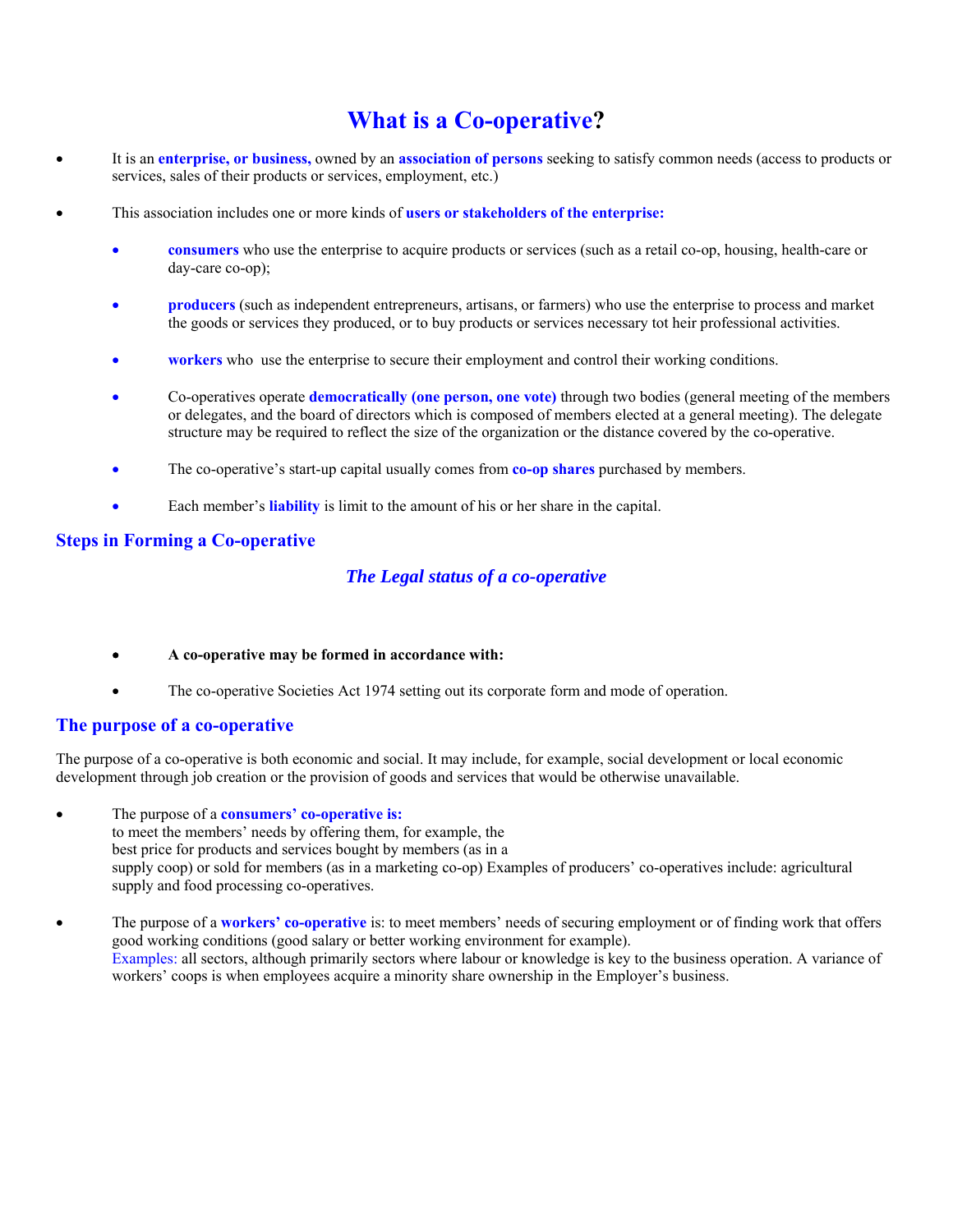# **How is a Co-operative Different from other businesses?**

| <b>Co-operative Business</b>                                                                                                                                                                                   | <b>Investor-owned business</b>                                                                                                                                                                                              | Non-profit organization                                                                                                                                                                                               |  |  |  |  |  |
|----------------------------------------------------------------------------------------------------------------------------------------------------------------------------------------------------------------|-----------------------------------------------------------------------------------------------------------------------------------------------------------------------------------------------------------------------------|-----------------------------------------------------------------------------------------------------------------------------------------------------------------------------------------------------------------------|--|--|--|--|--|
|                                                                                                                                                                                                                | <b>Ownership</b>                                                                                                                                                                                                            |                                                                                                                                                                                                                       |  |  |  |  |  |
| The share is listed in the member's name.                                                                                                                                                                      | Generally, a share carries no name.<br>Unless registered, it belongs to the<br>Bearer.                                                                                                                                      | There is no ownership. Members are taken<br>on (or membership accepted) when they<br>agree to pay annual dues conferring<br>member status, or a one-time membership<br>fee.                                           |  |  |  |  |  |
| In general, a share may not increase in<br>value. It can usually only be redeemed by<br>the co-operative at its par value.                                                                                     | A common share may increase in value.<br>A share-holder may sell his or her<br>shares to another person at an agreed<br>upon price.                                                                                         | Anyone may become a member, whether<br>or not they use or benefit from the services<br>provided by the organization, as long as<br>they support the purpose<br>of the<br>organization.                                |  |  |  |  |  |
| Member's responsibility is limited to the<br>amount of the shares he or she holds.                                                                                                                             | Shareholder's responsibility is limited<br>to the value of the shares he or she holds.                                                                                                                                      |                                                                                                                                                                                                                       |  |  |  |  |  |
| <b>Voting</b>                                                                                                                                                                                                  |                                                                                                                                                                                                                             |                                                                                                                                                                                                                       |  |  |  |  |  |
| A member is entitled to only one vote at a<br>general meeting, regardless of the number                                                                                                                        | The number of votes of share holders is<br>entitled to at a general meeting is                                                                                                                                              | Generally, one person, one vote. Delegates<br>or proxies may be used depending on the                                                                                                                                 |  |  |  |  |  |
| of shares he or she holds.                                                                                                                                                                                     | equivalent to the number of shares held in<br>the company                                                                                                                                                                   | governing legislation                                                                                                                                                                                                 |  |  |  |  |  |
| Certain co-operatives with a large and<br>dispersed membership may introduce<br>delegate structure for representing<br>members (eg. Delegates representing<br>multiple members from a geographic<br>district). |                                                                                                                                                                                                                             |                                                                                                                                                                                                                       |  |  |  |  |  |
| No proxy voting allowed                                                                                                                                                                                        | A shareholder may obtain a proxy to vote<br>for other shareholders                                                                                                                                                          |                                                                                                                                                                                                                       |  |  |  |  |  |
| <b>Sharing in the surplus</b>                                                                                                                                                                                  |                                                                                                                                                                                                                             |                                                                                                                                                                                                                       |  |  |  |  |  |
| Co-operative legislation may limit or<br>prohibit the payment of interest on share<br>capital                                                                                                                  | There is no limit on share dividend                                                                                                                                                                                         | Surpluses do not belong to individual<br>members but to the organization. They<br>may, therefore, not be redistributed among<br>the members but must be returned in full to<br>the indivisible general reserve of the |  |  |  |  |  |
| Surpluses may be paid into the reserve or<br>to members in the form of patronage<br>returns proportional to the business done<br>by each member with the co-operative                                          | Profits may be may be distributed in the<br>form of dividends according to the<br>provisions for each class of shares or<br>reinvested in the company. The value of<br>shares reflects the net value of the<br>corporation. | organization.                                                                                                                                                                                                         |  |  |  |  |  |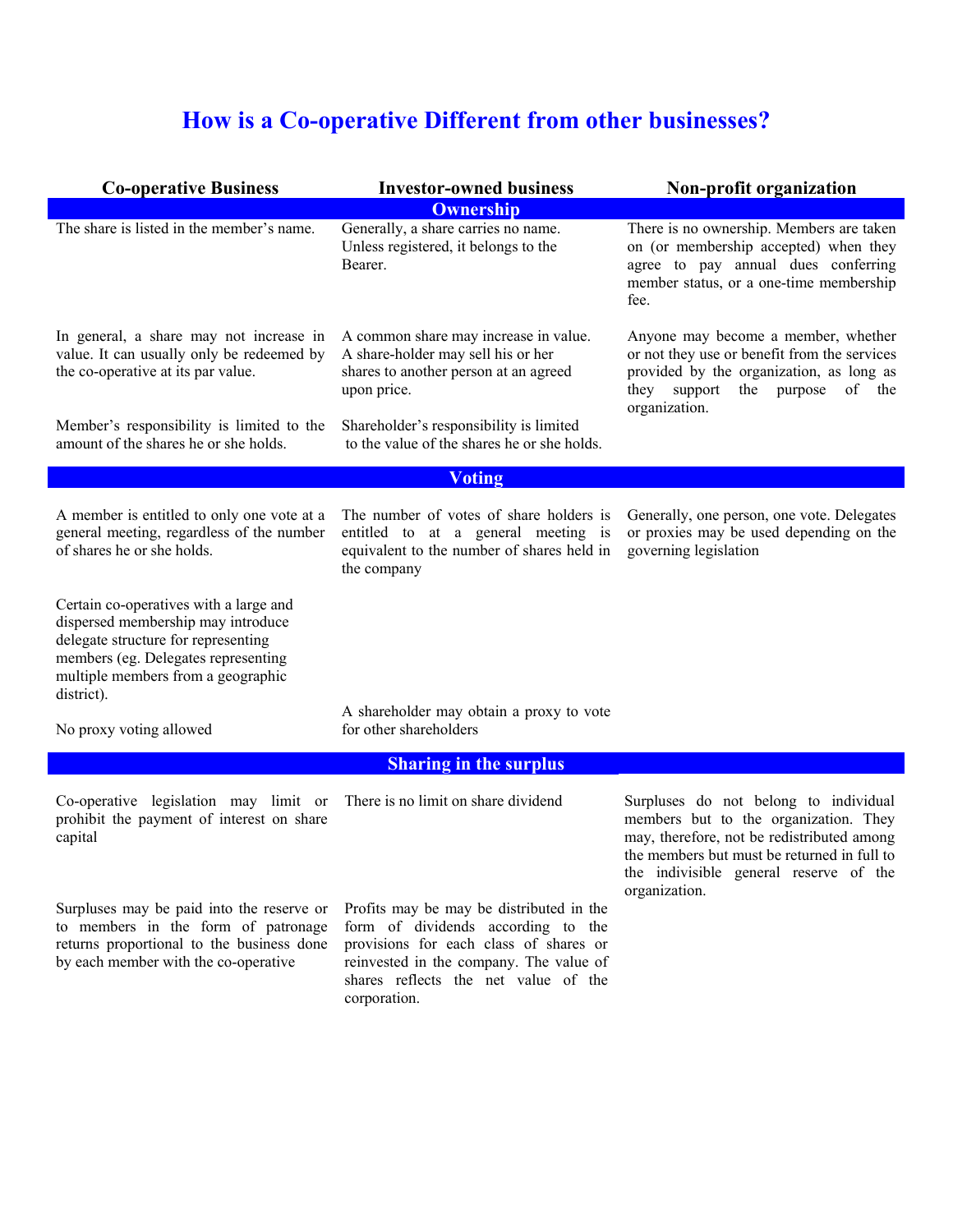# **Co-operatives in the Bahamian Economy**

Co-operatives play an important role in the Bahamian economy. They operate in most economic sectors. In some cases, they are a community's main tool for economic and social development.

Approximately 32,000 Bahamian co-operatives reported their activities in 1999 (non-financial, and credit unions). Taken together, these co-operatives.

- had a membership over 29,000
- employed over 117 direct and 593 people indirect
- had assets worth over \$100 M

#### • **Financial co-operatives**

- 15 credit unions
- 27,805members
- \$99,108,853 in assets
- a population penetration rate of over 17%

#### • **Non-financial co-operatives**

- 15 co-operatives
- 956 members
- \$911,923 in assets

#### **Top non-financial co-operative enterprises – 1999**

| <b>Co-operative</b>                                 | <b>Number of</b><br><b>Members</b> | <b>Assets</b><br>S | <b>Number of</b><br>employees |  |
|-----------------------------------------------------|------------------------------------|--------------------|-------------------------------|--|
| North Cat Island Co-operative Society Ltd.          | 162                                | 220,512            | 19                            |  |
| Long Island Co-operative Society Ltd.               | 84                                 | 54,615             |                               |  |
| New Providence Livestock Producers                  | 16                                 | 124,580            | $\mathfrak{D}$                |  |
| Abaco Agricultural Co-operative Society Ltd.        | 97                                 | 25,375             |                               |  |
| Grand Bahama Agriculture Co-operative Society Ltd.  | 21                                 | 31,909             |                               |  |
| Mayaguana Co-operative Society Ltd.                 | 60                                 | 60,966             |                               |  |
| North Andros Agricultural Co-operative Society Ltd. | 137                                | 47,348             | $\overline{\phantom{a}}$      |  |
| South Andros Co-operative Society Ltd.              | 220                                | 172,159            | $\overline{\phantom{a}}$      |  |
| Natural Products Co-operative Society Ltd.          | 13                                 | 160,217            | $\overline{\phantom{a}}$      |  |
| <b>Total</b>                                        | 810                                | 897,681            | 24                            |  |

#### **Top financial co-operative enterprises – 1999**

| <b>Credit Unions</b>                                                        | <b>Branches</b> | <b>Number</b><br><b>of</b> | <b>Assets</b><br>S | <b>Number of</b> |
|-----------------------------------------------------------------------------|-----------------|----------------------------|--------------------|------------------|
|                                                                             |                 | <b>Members</b>             |                    | employees        |
| Teachers & Salaried Workers Co-operative Credit Union Ltd.                  |                 | 13,318                     | 46,773,522         | 31               |
| National Workers Co-operative Credit Union Ltd.                             |                 | 5,295                      | 17,482,957         | 22               |
| Public Workers Co-operative Credit Union Ltd.                               | 2               | 2.291                      | 9,605,301          | 9                |
| Paradise Island Resorts & Casino Co-operative Credit Union Ltd.             |                 | 1,592                      | 8,407,549          |                  |
| Royal Bahamas Police Force Co-operative Credit Union Ltd.                   |                 | 1,607                      | 8,667,851          |                  |
| Grand Bahama Co-operative Credit Union Ltd.                                 |                 | 2.292                      | 3,995,320          |                  |
| Bahamas Transportation & Taxi-Cab Workers Co-operative<br>Credit Union Ltd. |                 | 309                        | 416,467            |                  |
| Bahamas Utilities Workers Co-operative Credit Union Ltd.                    |                 | 452                        | 1,869,242          | 3                |
| <b>Total</b>                                                                | 13              | 27,156                     | 9,721,809          | 85               |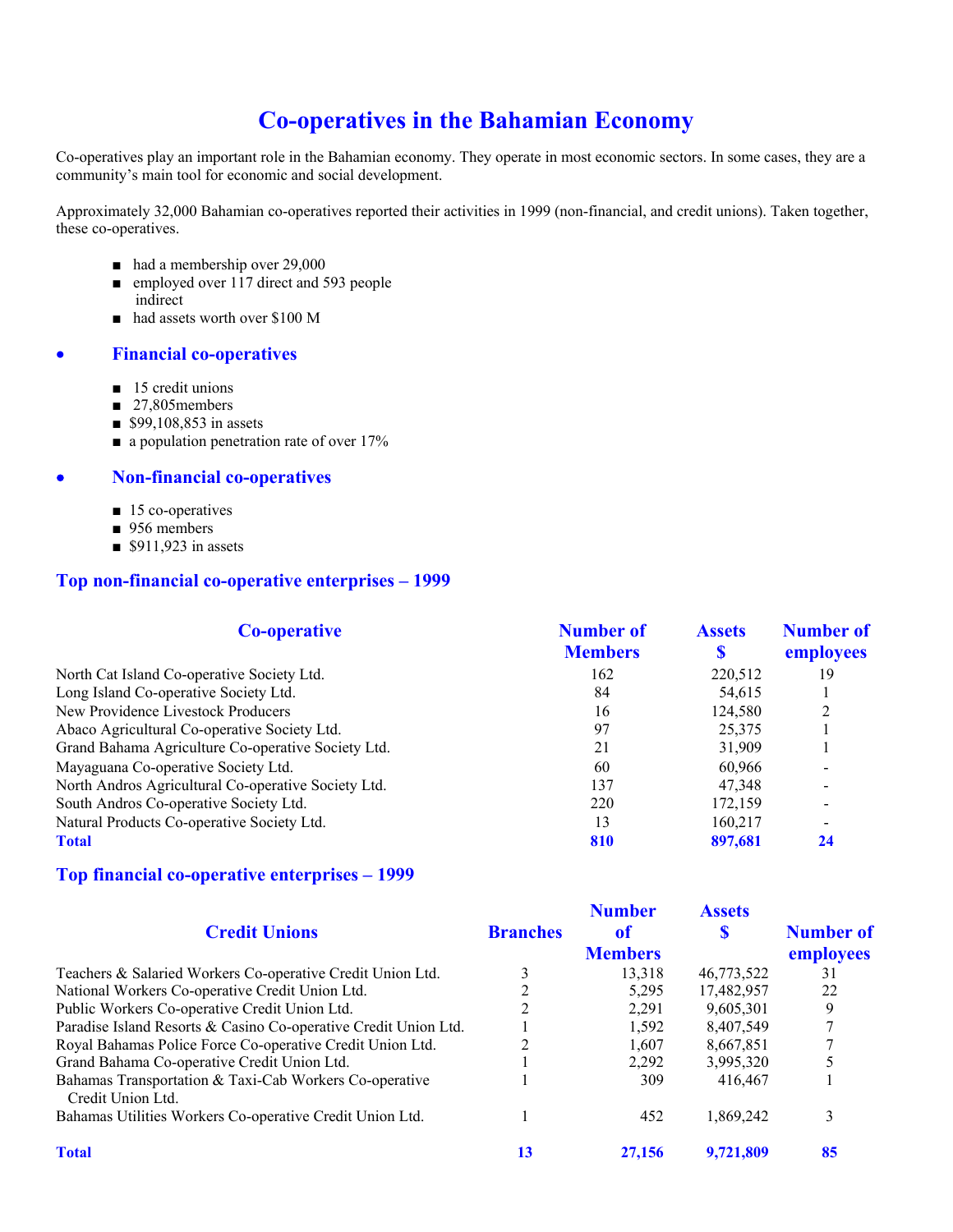# **Bahamas Co-operatives Societies Act**

The requirements and procedures for the incorporation and operation of co-operatives in the Bahamas are laid out in The Cooperatives Societies Act, 1974 and the Co-operatives Regulations 1974, which are administered, by the Department of Co-operative Development, Ministry of Commerce Agriculture and Industry.

The purpose of the legislation is to:

- Provide for specific needs of individual co-operatives;
- Give co-operatives greater flexibility;
- Set out provisions which must be included in the articles and by-laws of co-operatives; and
- Allow for additional by-laws unique to the needs and operation of individual co-operatives.

Department of Co-operative Development East Bay Street P O BOX N-3028 Nassau, Bahamas

Phone: (242) 356-3152 Fax: (242) 356-4622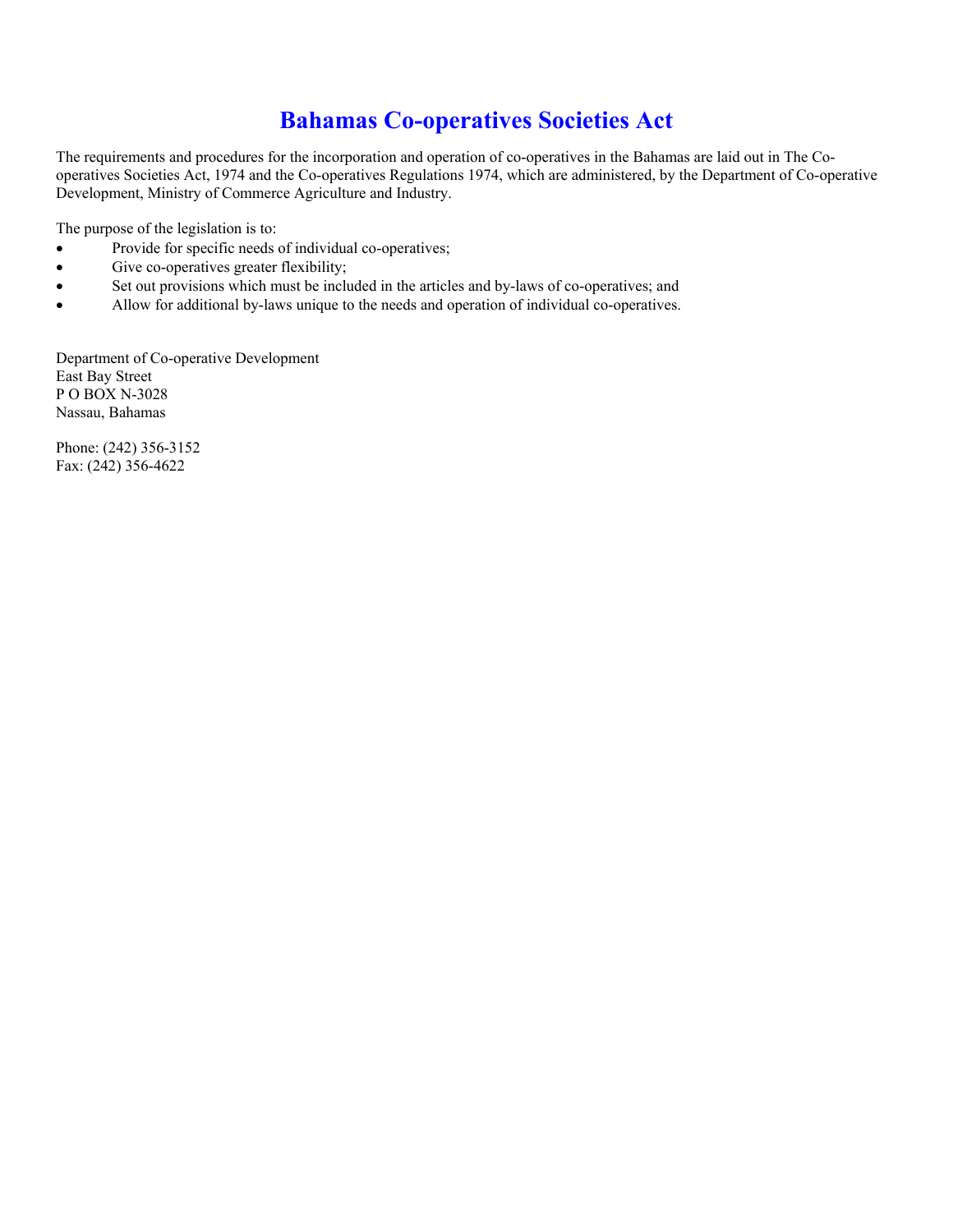# **How to go about forming a co-operative in the Bahamas**

An organization must be incorporated in order to be called a co-operative. The use of the word **"co-operative"** in the name or description of an organization is restricted only to incorporated co-operative organizations. The requirements and procedures of incorporation are detailed in the Co-operative Societies Act, 1974 which is administered by the Government of the Bahamas.

#### **The Co-operative Societies Act, 1974 addresses all legislative areas concerning co-operatives. Its purpose is to:**

- Provide for specific needs of individual co-operatives
- Give co-operatives greater flexibility
- Set out provisions which must be included in the articles and bylaws of co-operatives and;
- Allow for additional bylaws unique to the needs and operation of individual co-operatives. These are identified in the Act by the words "subject to the bylaws" in various subsections. The provisions of the Act will apply in cases where bylaws have not been formulated.

In order to incorporate a co-operative, the incorporation package (which includes the Articles of Incorporation, a notice of Registered Office, a proposed set of by-laws and Business Development Plan) must be completed and submitted to the Department of Cooperative Development with the appropriate fees.

It is important to establish or confirm your basic purpose so that everyone shares the same understanding of the organization's goals and objectives. A formal written schedule should be developed to outline all steps and deadlines in the development process. The schedule also enables you to designate specific tasks to members, with realistic objectives and achievable assignments.

### **Membership Requirements**

A minimum of ten (10) persons is required to apply for incorporation. To become a member, a person must be at least sixteen years of age (except in the case of a junior co-operative) and must have purchased the required number of shares or have paid the required membership fee. The shares or fees are determined by the incorporators.

### **The Incorporation Package**

An application must be submitted to the Director of Co-operatives. The applicants are required to submit the forms of the incorporation package in duplicate (Articles of Incorporation in the prescribed forms, a Notice of Registered Office, and a proposed set of bylaws) and the prescribed fee. The Articles of Incorporation and bylaws represent an agreement between members concerning the co-operatives aims, objectives and rules of operation, and they provide a sound legal basis of operation. The Director may request additional information.

### **Articles of Incorporation**

The Co-operatives Act, 1974 requires that the Articles of Incorporation establish the following criteria:

- 1. Name of the co-operative;
- 2. Details of share capital, par value of the shares and limits, if any, on the number of share that can be issued by the cooperative;
- 3. Number of directors indicated
- 4. Full names and addresses of the directors;
- 5. Objective or purpose of the co-operative (it is important to set objectives for a new co-operative to ensure that all members have the same understanding of its purpose and the anticipated level of involvement of the board of directors);
- 6. Any restriction on business activities;
- 7. Any other provisions (example: if the intention of the co-operative is to carry on business without the purpose of financial gain for its members, a statement must appear in this section); and
- 8. Full names and addresses, with signatures, of the incorporators.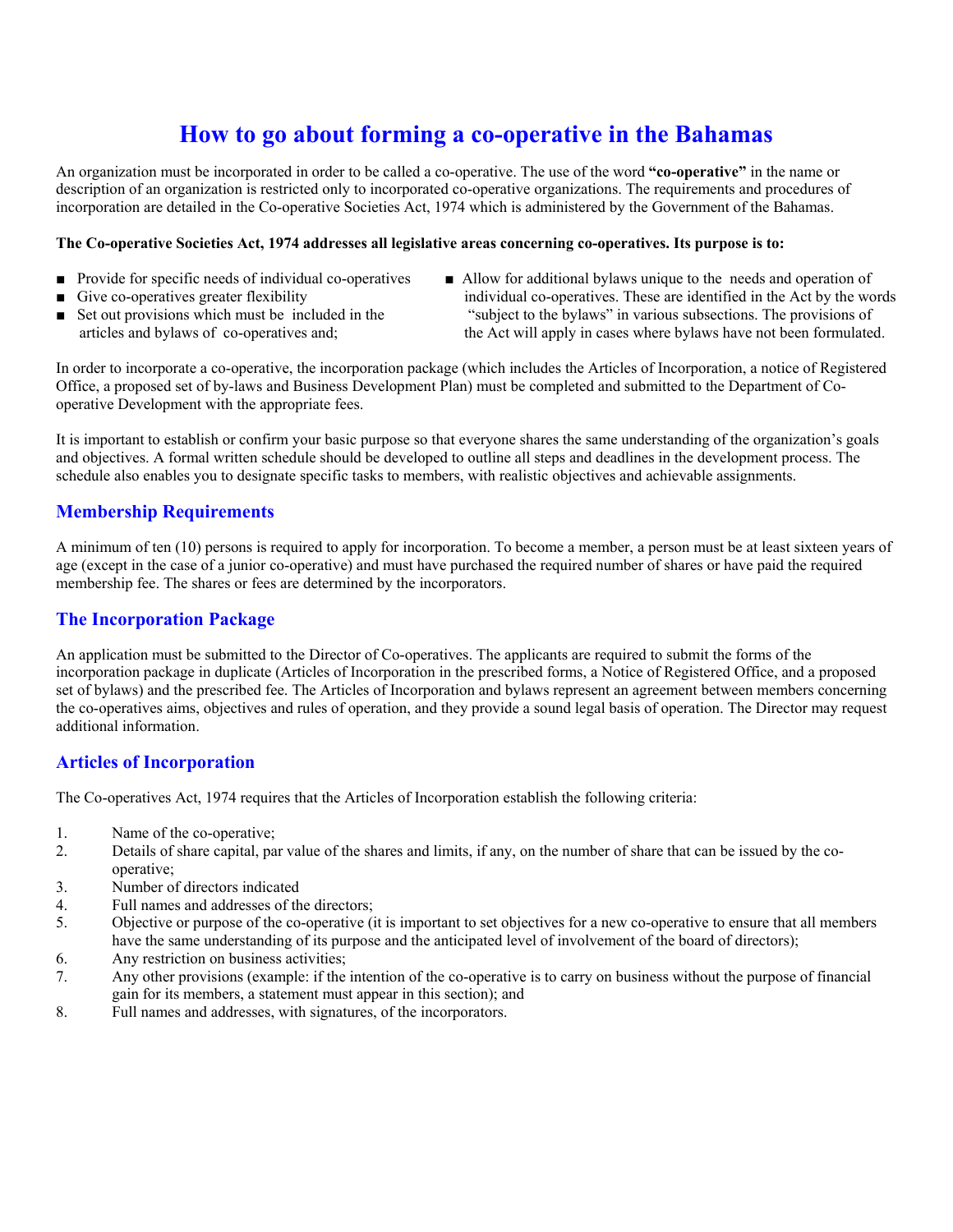# **Co-operative organization**

### **Directors**

The directors named in the Articles of Incorporation will serve as directors until the co-operative's first general meeting, when directors will be elected for a stated term of office. A director must be a member of the co-operative. The directors are responsible to:

- Direct the management of the co-operative's business and other affairs;
- Exercise the powers of the co-operative (directly or indirectly) through the the employees and agents of the co-operative;
- Appoint committees as required;
- Comply with the bylaws set by the members and the Co-operative Act, 1974; and
- Establish the policies of the co-operative.

### **Bylaws**

Section 10 of the Co-operative Act, 1974 requires that a society make by-laws for any such things as are necessary or desirable for the purpose for which such society is established.

#### **A co-operative shall include by-laws relating to:**

- (a) Conditions of membership including:
	- (i) The rights of members, if any;
	- (ii) The qualification and withdrawal of members and the transfer of shares;
	- (iii) The amount of the membership fee and the annual fee, if any, to be paid by members; and
	- (iv) The conditions on which membership ceases or may be terminated, the disposition that may be made on cessation or Termination of a member's interest, and the determination of the value of the member's interest.
- (b) The election, term of office and removal of directors and Members of directors' committees
- (c) The location where the registered office is to be situated.

#### **Registration**

The Director will review the Articles of Incorporation, the Notice of Registered Office and the proposed set of by-laws for compliance with the Co-operatives Act 1974. When all legislative requirements have been met and it is appropriate to approve the incorporation, the Director may:

- Register the Articles of Incorporation and by-laws;
- Enter the name of the co-operative in the register;
- Issue a Certificate of Incorporation in accordance with section 7, stating that the co-operative is incorporated pursuant to this Act and showing the incorporation date; and
- Send to the co-operative at its registered office two copies of its by-laws certified as registered.

The co-operative officially comes into existence on the effective incorporation date recorded on the Certificate of Incorporation. Within one month of the incorporation date, a co-operative must hold a general meeting at which all members are entitled to be present and to vote.

### **Annual General Meeting**

The co-operative must hold an annual general meeting each year and no later than five months after the end of its fiscal year. The board of directors should have its first meeting after the annual general meeting, and should elect a president, a secretary and a treasurer at that time. The names of the directors and officers must be forwarded to and included in the annual return filed with Department of Co-operative Development.

### **Financial Statements**

A co-operative must appoint an auditor at its first annual general meeting and each subsequent annual general meeting.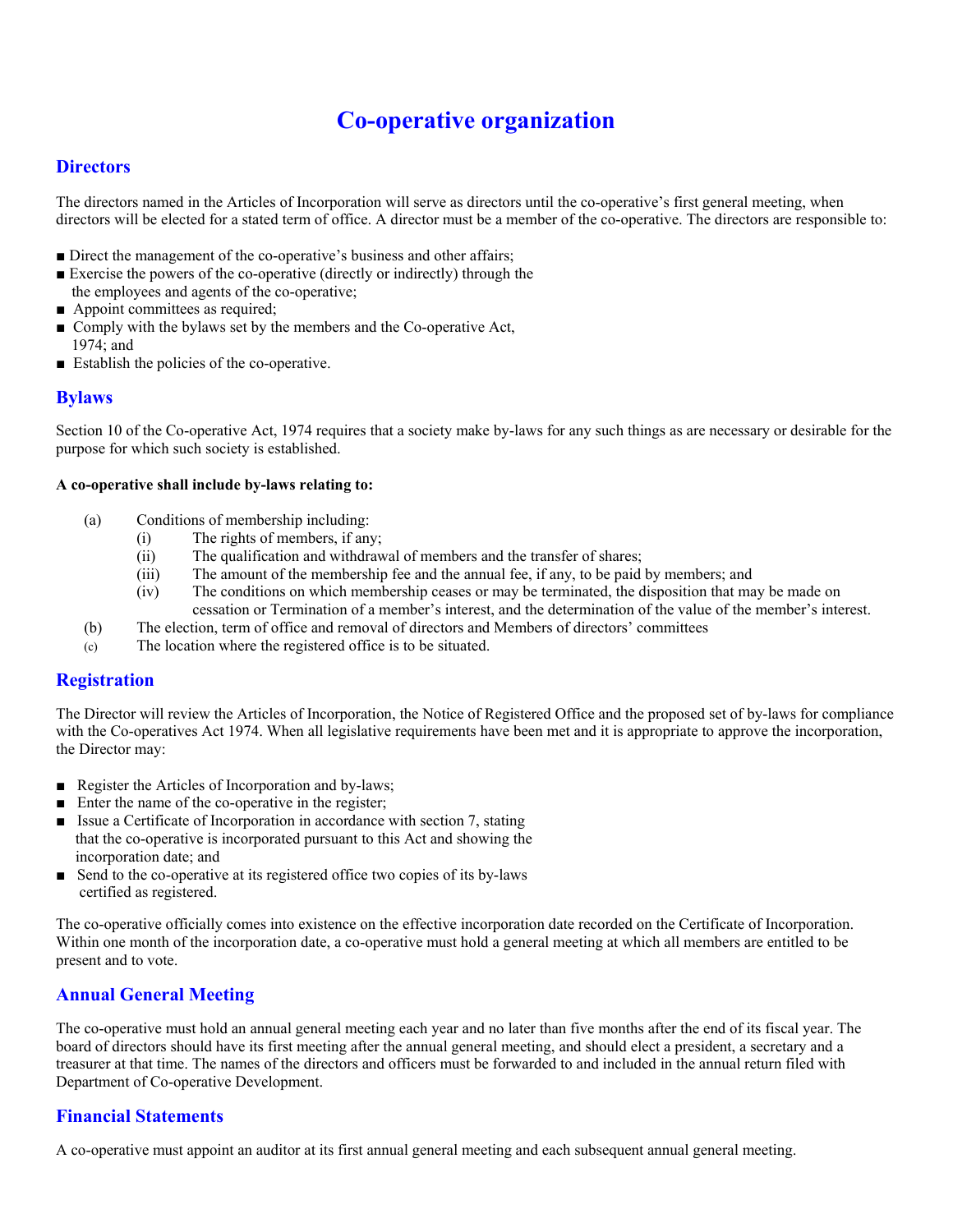# **Sources of assistance and information on co-operatives in The Bahamas**

### **Bahamas Economic and Co-operative Development**

The co-operative mandate of the Department is to promote and support the use of co-operative structures, principles and business practices to strengthen and enhance the nations economy and society.

Assorted information and education material, including an ongoing fact sheets, are available from the Department office.

Department of Co-operative Development East Bay Street P O BOX N-3028 Nassau, The Bahamas

Phone: (242) 356-3152 Fax: (242) 356-4622

Guidance and ongoing support for co-operative development are available from the Co-operative Development Officers. Their responsibilities are to promote cooperation, co-operative ownership and governance; and to support the development of new commercial and community service co-operatives.

Bahamas Co-operative League Jerome Ave P O BOX SS 6314 Nassau, The Bahamas

Phone: (242) 3933691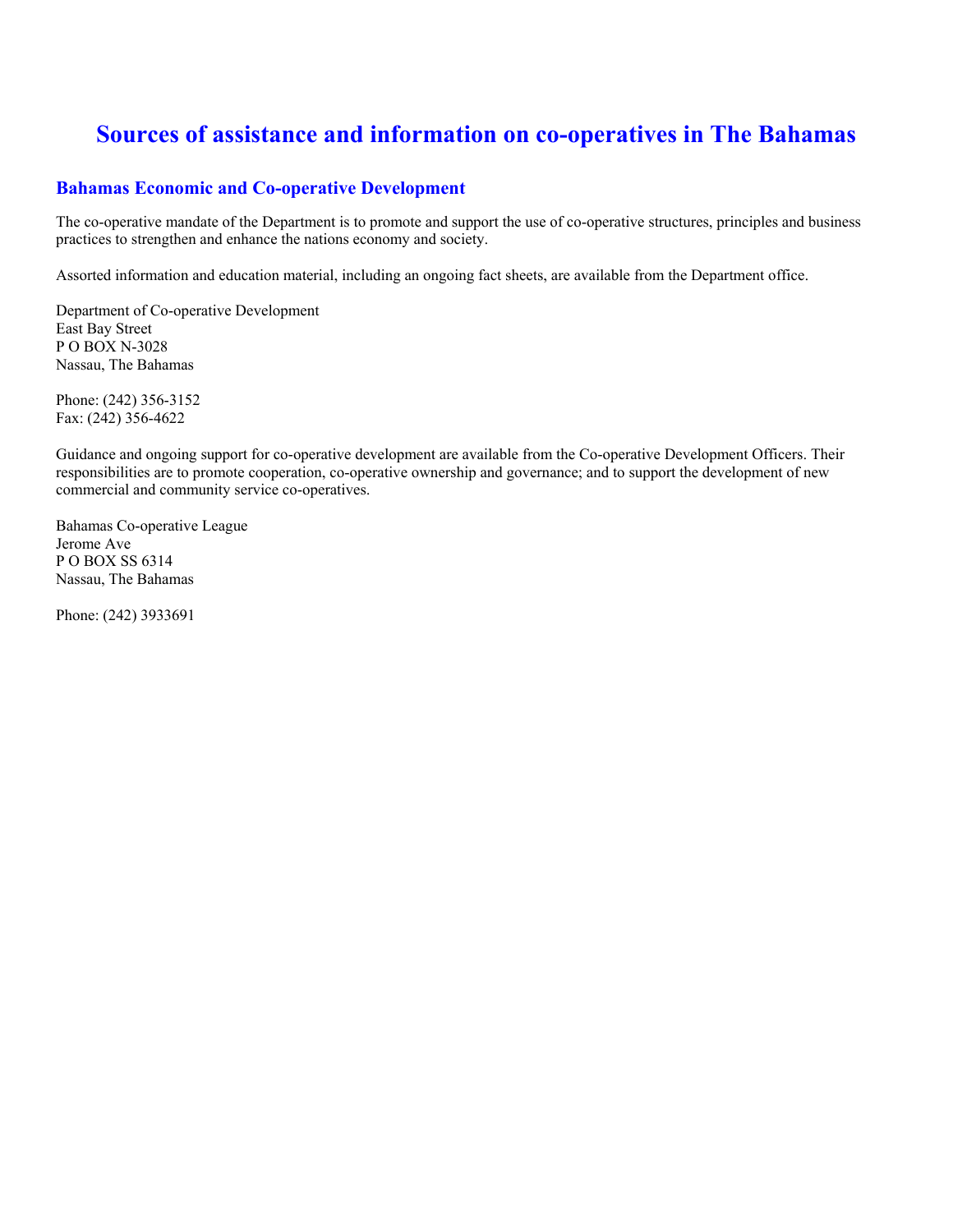# **The questions most frequently asked about co-operatives**

### **Are there advantages to forming a co-operative rather than a traditional private enterprise?**

Definitely, particularly if you think you will need to obtain the commitment and advice of associates. The co-operative option could then prove to be the best legal choice because it is an organizational tool designed to meet the needs, and facilitate the operations, of both small groups and of large groups with tens, hundreds or even thousands of members. It offers a proven legal framework for governing collective decision-making and for protecting everyone's interests.

Therefore, if you are attempting to meet a special economic, social or cultural need, the co-operative's legal format may be the best way to become an entrepreneur or resolve your problem with others who share the same goals. You might be looking for a way to obtain affordable quality housing or access to any other product or service unavailable in your area. You might want to create job corresponding to your abilities and your requirements, or reduce your costs of production.

#### **By forming a consumer or service co-operative, you will be able to obtain:**

- products or services you need. As co-owner of an enterprise operating according to democratic rules, you will be able to define the characteristics of the products or services with the other members;
- products or services at a lower cost. The enterprise is not operated to maximize profits that must be returned in the form of dividends to shareholders, but to maximize members' co-operative advantage, i.e. quality products and services at the best price.

#### **By forming a workers' co-operative, you will be able to obtain:**

- the job you do not have or the job you would like to have;
- the right to take part in defining your working conditions (salary, benefits, organization of work, health and safety in the workplace, etc.);
- the right to share in surpluses in the form of returns in proportion to salary or your hours of work.

#### **How many people are needed to form a co-operative?**

The legislation requires at least ten members.

#### **Is a co-operative non-profit?**

Although the primary goal of a co-operative is not to maximize profits but its service to members, a co-operative must, nevertheless, generate sufficient revenue to cover expenses and ensure its growth. After securing, in a general reserve, the capital need to finance the expansion of the business, any surpluses remaining are returned to members.

#### **Must all members of a co-operative buy shares?**

**YES,** this is a qualification for membership.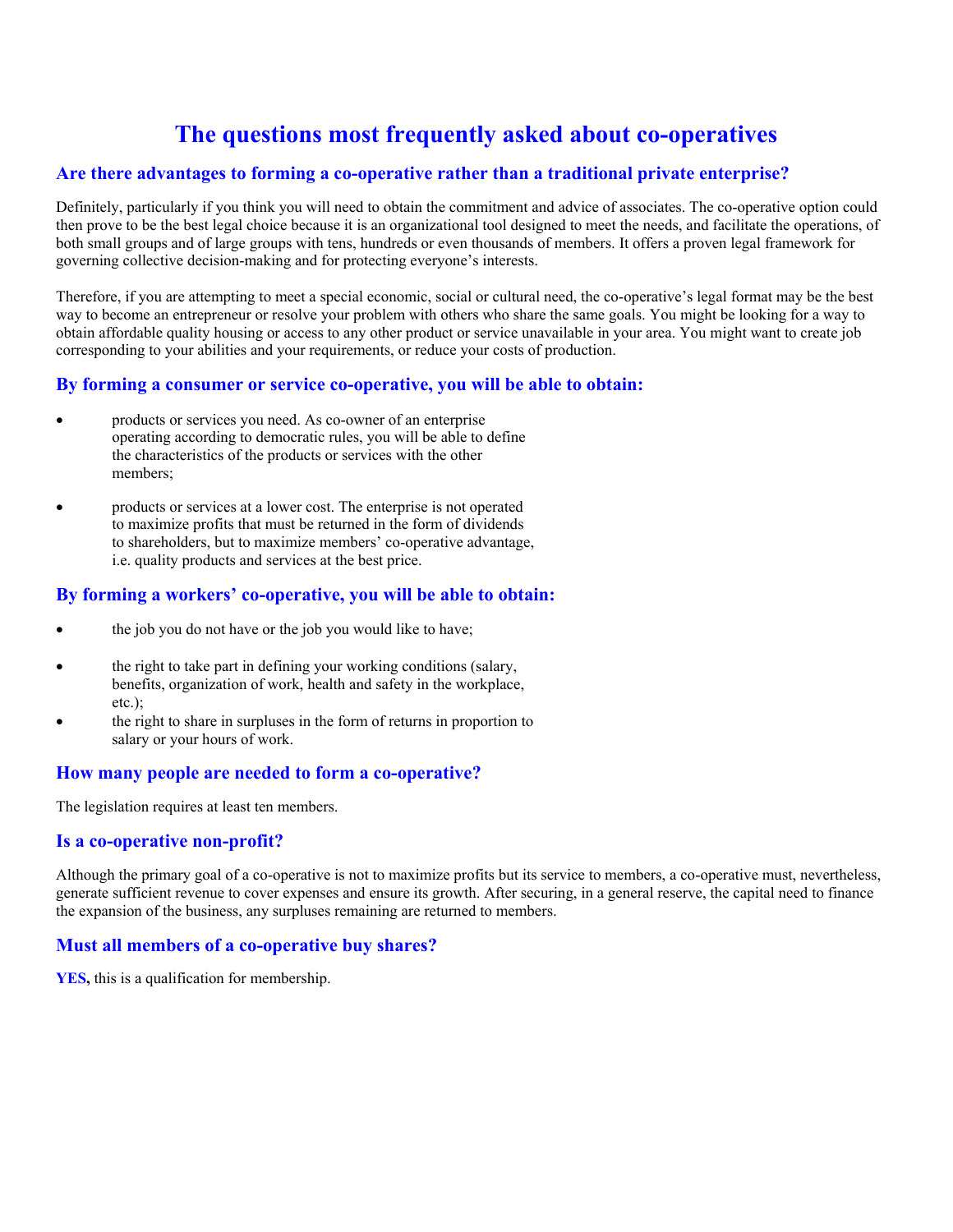### **What is the cost of a share in a co-operative with share capital?**

A distinction must be made between a share and the number of shares required to become a member of a co-operative. The number of shares, or the cost of the shares that a member purchases, will depend on the kind of co-operative. When it is first set up, each cooperative defines the minimum amount each person will have to invest to become a member. This amount may correspond to two shares or to several shares. This requirement will be set out in the co-operative's by-laws.

Some co-operatives may decree that the value of a share is always the same – such as, ten dollars. Depending on investment or startup requirements, a co-operative will define the number of ten-dollar shares a person must purchase to become a member:

- in a consumer co-operative, it might be only two dollar share;
- in a producer or worker co-operative, where initial start-up costs are usually higher, it might be one hundred ten dollar shares for a total of one thousand dollars or more.

#### **Must all members have exactly the same total value of shares?**

**No**. All must have the minimum number of coop shares defined by the co-operative in order to be eligible for membership, but some members may decide to invest more and to buy more than this minimum number. This does not give them greater rights in the cooperative, because the rule of one person, one vote applies regardless of the number of shares a member has. The amount members must invest in coop shares vary greatly from one co-operative to another. It depends on the enterprise's capital requirements. Shares may also be bought through payroll deduction of a percentage of salary (for example 5%) in a worker co-operative or through the payment of patronage returns, enabling the enterprise to finance its own growth in whole or in part.

#### **May non-members invest in a co-operative?**

Normally, only members may invest in a co-operative. Given the size of investment necessary to start up or develop an enterprise in certain economic sectors, however, the new legislation contemplates the issue of preferred shares to non-members. The legislation may place a limit on the percentage of an enterprise's share capital that may be held by non-members.

#### **Do all members earn the same salary in a workers' co-operative?**

This is not obligatory. It may sometimes be the case in very small co-operatives, such as co-operatives composed only of professionals. Generally, however, a co-operative must adapt its salary policies (particularly its salary scale) to the practices in effect in the sector in which it is operating. Otherwise, it runs the danger of having production costs that are too high to be competitive in the marketplace. If salaries are too low, on the other hand, the co-operative may face difficulty hiring or retaining experienced workers.

Salary policies are set by the board of directors.

#### **Does a co-operative perform as well as a traditional private enterprise?**

It may perform a great deal better, particularly in the case of worker co-operatives. Some studies comparing the performance of these co-operatives with private enterprises operating in the same economic sector have demonstrated their superiority in two ways:

- low absenteeism;
- better quality of products and services.

This is the result of the high motivation of workers. They know that the business belong to them. They know that the better their work, the greater the surplus the enterprise generates at the end of the year, the more they can increase their income through returns.

The co-operative model is also particularly well suited to new methods of participatory management being increasingly adopted by enterprises wishing to maximize their performance and the quality of their client services. In fact, through its democratic management philosophy and its work team approach, a worker co-operative can function like a natural quality circle.

This democratic management approach is particularly important in highly skilled sectors. By its nature, a worker co-operative has the potential to be an "intelligent" operation in which all workers contribute their intelligence and skills to collective decision-making for the benefit of the enterprise.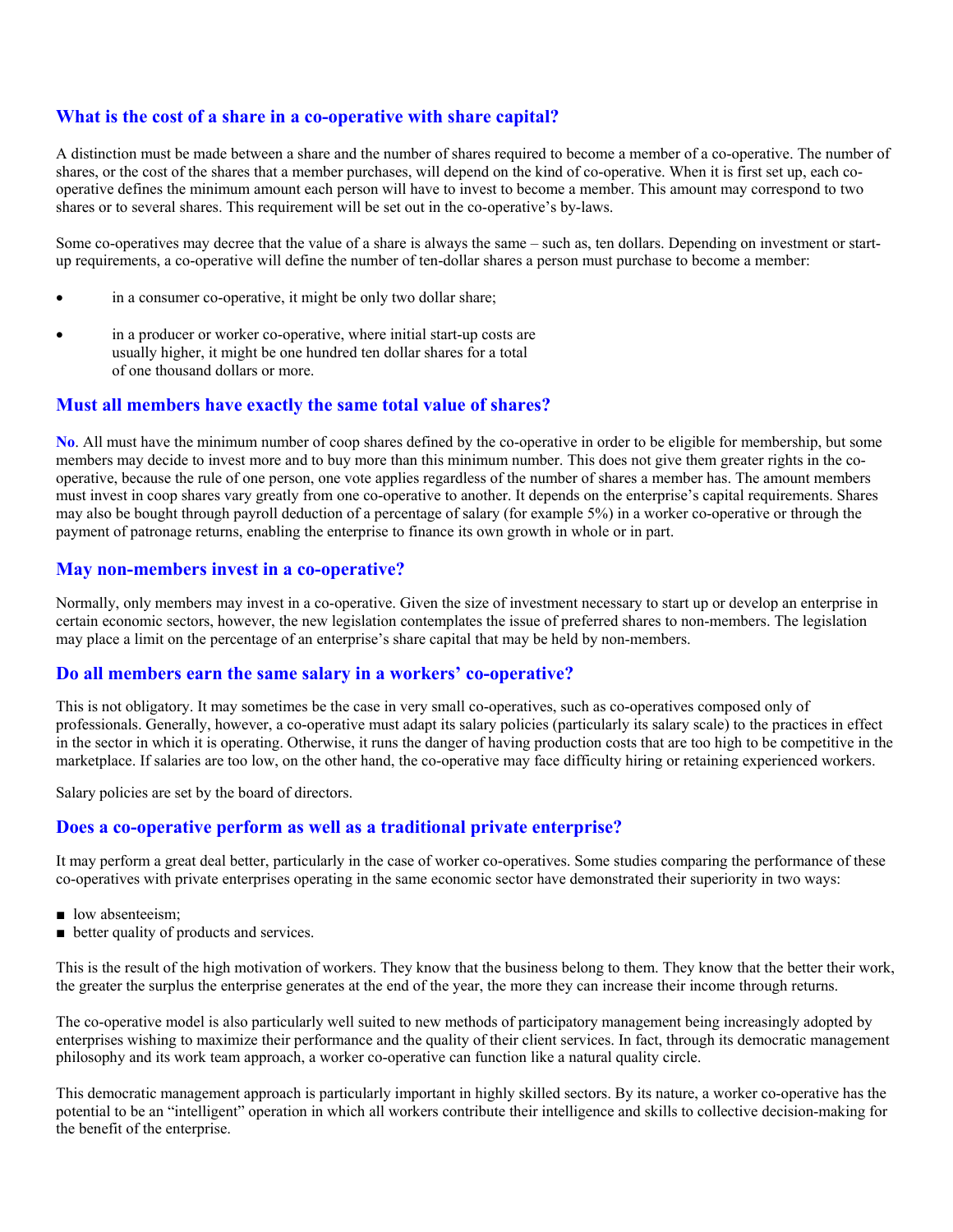# **Definition and principles of a co-operative**

## **"Statement of Identity"**

The Statement on Co-operative Identity was adopted in 1995 by the General Assembly of the International Co-operative Alliance (ICA) held in Manchester to mark its centennial. The statement is the result of a long process of consultation involving thousands of co-operative around the world.

### **DEFINITION**

A co-operative is an autonomous association of persons united voluntarily to meet their common economic, social, and cultural needs and aspirations through a jointly-owned and democratically-controlled enterprise.

#### **VALUES**

Co-operatives are based on the values of self-help, self responsibility, democracy, equality, equity, and solidarity. In the tradition of their founders, co-operative members believe in the ethical values of honesty, openness, social responsibility, and caring for others.

#### **PRINCIPLES**

The co-operative principles are guidelines by which co-operatives put their values into practice.

## **1st PRINCIPLE: VOLUNTARY AND OPEN MEMBERSHIP**

Co-operatives are voluntary organizations, open to all persons able to use their services and willing to accept the responsibilities of membership, without gender, social, racial, political, or religious discrimination.

### **2ND PRINCIPLE: DEMOCRATIC MEMBER CONTROL**

Co-operatives are democratic organizations controlled by their members, who actively participate in setting their policies and making decisions. Men and women serving as elected representatives are accountable to the membership. In primary co-operatives members have equal voting rights (one member, one vote) and co-operatives at other levels are organized in a democratic manner.

# **3RD PRINCIPLE: MEMBER ECONOMIC PARTICIPATION**

Members contribute equitably to, and democratically control, the capital of these co-operative. At lease part of that capital is usually the common property of the co-operative. They usually receive limited compensation, if any, on capital subscribed as a condition of membership. Members allocate surpluses for any or all of the following purposes, developing the co-operative, possibly by setting up reserves, part of which at least would be indivisible; benefiting members in proportion to their transactions with the co-operative; and supporting other activities approved by the membership.

# **4TH PRINCIPLE: AUTONOMY AND INDEPENDENCE**

Co-operatives are autonomous, self-help organizations controlled by their members. If they enter into agreements with other organizations, including governments, or raise capital from external sources, they do so on terms that ensure democratic control by their members and maintain their co-operative autonomy.

# **5TH PRINCIPLE: EDUCATION, TRAINING AND INFORMATION**

Co-operatives provide education and training for their members, elected representatives, managers and employees so they can contribute effectively to the development of their co-operatives. They inform the general public – particularly young people and opinion leaders – about the nature and benefits of cooperation.

# **6TH PRINCIPLE: COOPERATION AMONG CO-OPERATIVES**

Co-operatives serve their members most effectively, and strengthen the co-operative movement by working together through local, national, regional, and international structures.

# **7TH PRINCIPLE: CONCERN FOR COMMUNITY**

Co-operatives work for the sustainable development of their communities through policies approved by their members.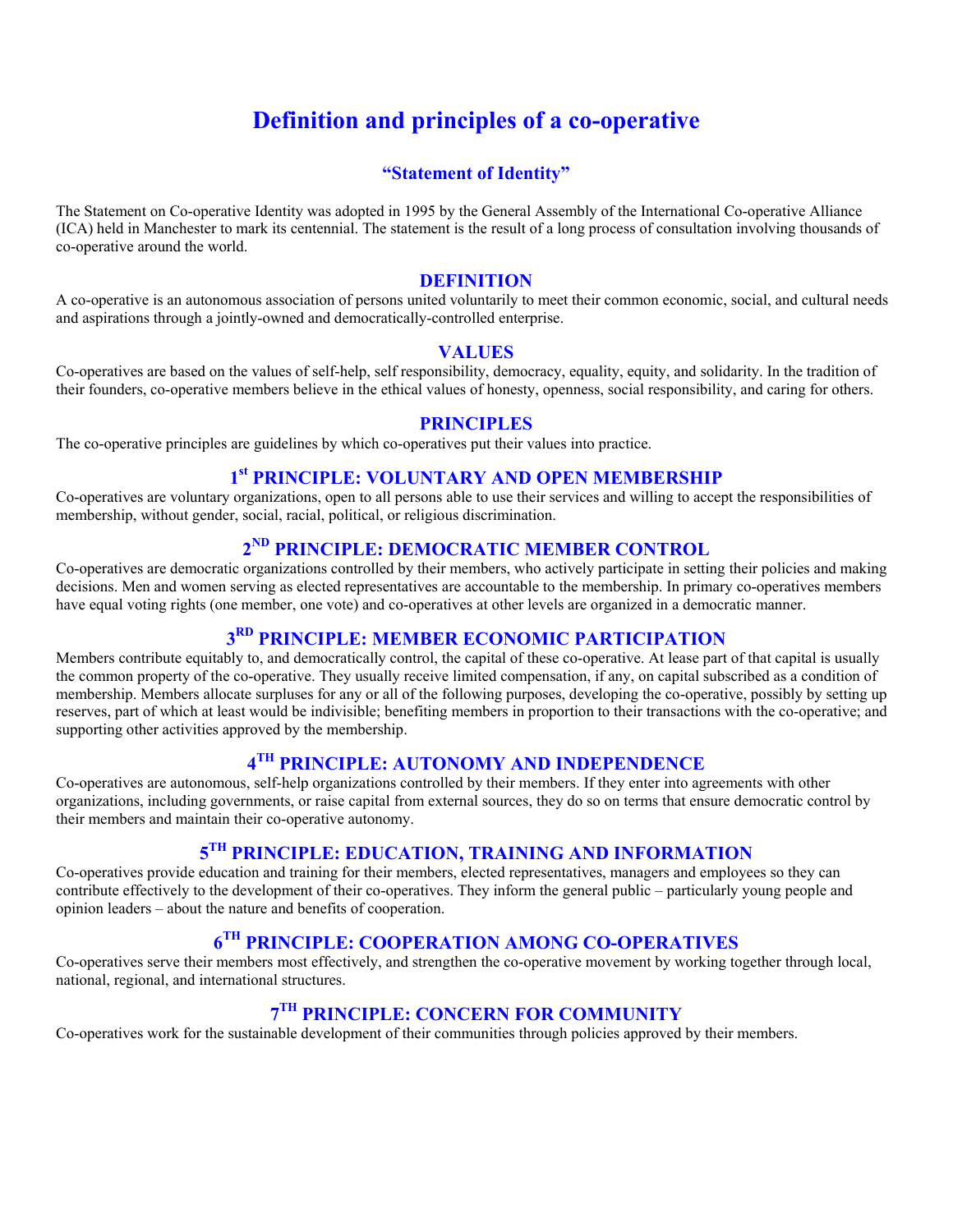# **How a co-operative works**

#### **Structure of a co-operative**

A co-operative is both an association of people and an enterprise. It, therefore, has two different structures:

- **■** the association of people is composed of all the democratic structure (general meeting, board of directors, other boards and committees) in which members or their representatives (elected on a one person one vote basis) can participate directly or as delegates of groups of members;
- **■** the enterprise's structure, the complexity of which may vary with the scale and nature of economic activities, and which may be more or less similar to that of other private enterprises (with a head office and administrative units). The association of people is directed by a voluntary board of directors.

 The co-operative is governed by the board of directors and directed by the person holding the position of chief executive officer, general manager.

#### **By-laws**

A co-operative's by-laws are like a government's constitution. They define the rights and obligations of each member of the cooperative. They constitute a legal document.

In many cases, they may only be amended by a majority of three quarters of the members at a general meeting.

### **They must include provisions regarding:**

- the co-operative's mission and its fields of activity
- requirements for becoming a member (including the number of coop shares and for terminating membership (withdrawal or expulsion);
- the procedure for calling the annual general meeting, special general meeting and meetings of the board of directors;
- the powers and responsibilities of the board of directors, the executive committee (if one is planned), and other committees and boards;

#### **The democratic structure**

A co-operative operates according to the rules of parliamentary democracy.

#### **Annual general meeting**

The board of directors must call and organize an annual general meeting. The by-laws may provide for a quorum (number of member or percentage of total members), without which a general meeting may not be held. One member may not vote for another member (no proxy voting). In particular, the annual meeting has exclusive authority to:

- amend the by-laws
- elect members of the board of directors and of other committees as required;
- appoint the external auditor;
- decide to wind up the co-operative or amalgamate it with another co-operative;
- decide to apply for membership in an umbrella organization.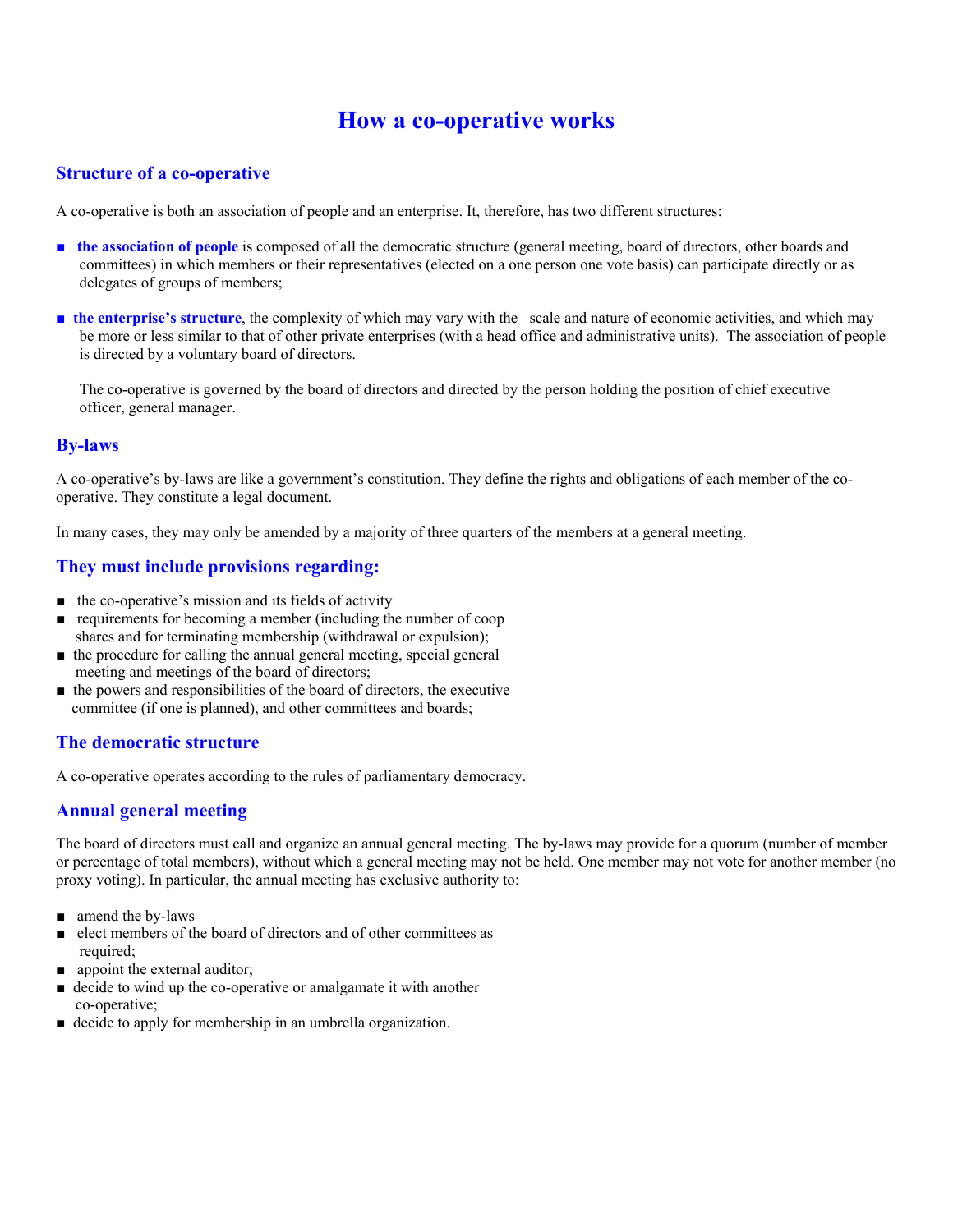# **Board of directors**

It governs the co-operative on behalf of members. It usually has exclusive authority to:

- hire and fire the person holding the position of chief executive officer/general manager
- approve salary and human resources management policies;
- define the co-operative's strategic and operational objectives;
- approve production (type and quality) and sales (price) policies for the co-operative's product and services;
- dispose of co-operative's assets;
- propose to the annual meeting the amount and method of payment for patronage dividends;
- prepare and submit the annual report of activities to the general meeting.

## **Chief Executive Officer/Manager**

The chief executive officer (CEO) has the same responsibilities and powers as in a private company: i.e. planning, organizing, directing and controlling the enterprise. The CEO reports directly to the board of directors and must keep it informed of all the enterprise's activities.

The CEO has the power to hire and fire employees of the enterprise in accordance with the provisions of the by-laws and with the directives and policies issued by the board of directors.

In the case of a worker co-operative, however, the power to expel rests with the board of directors because the employee is also a member. Expulsion must be in accordance with the clauses and procedures set out in the by-laws. The CEO may, however, assign and transfer members to different responsibilities and positions.

In the case of both worker co-operatives and other types of co-operatives, the by-laws may give the board of directors (not the CEO) the power to hire and to dismiss managers of the enterprise.

### **The various kinds of co-operatives**

#### There are various kinds of co-operatives working in a multitude of sectors of economic activity.

#### **Financial Co-operatives**

- These co-operatives offer financial, loan or investment services, and insurance services to their members.
- They are owned by user members or by subscribers to insurance.

#### **Consumer Co-operatives**

- They provide their members with goods for their personal use.
- They are owned by the consumers of the goods sold by the co-operative.
- They work in various sectors. They range from small purchasing groups to large supermarket-type organization.

### **Examples of sectors**

**Examples** 

- Food
- Natural Food

• Credit unions

• Insurance co-operatives

- School supplies (stationery, school supplies, computers and software)
- Hardware
- Clothing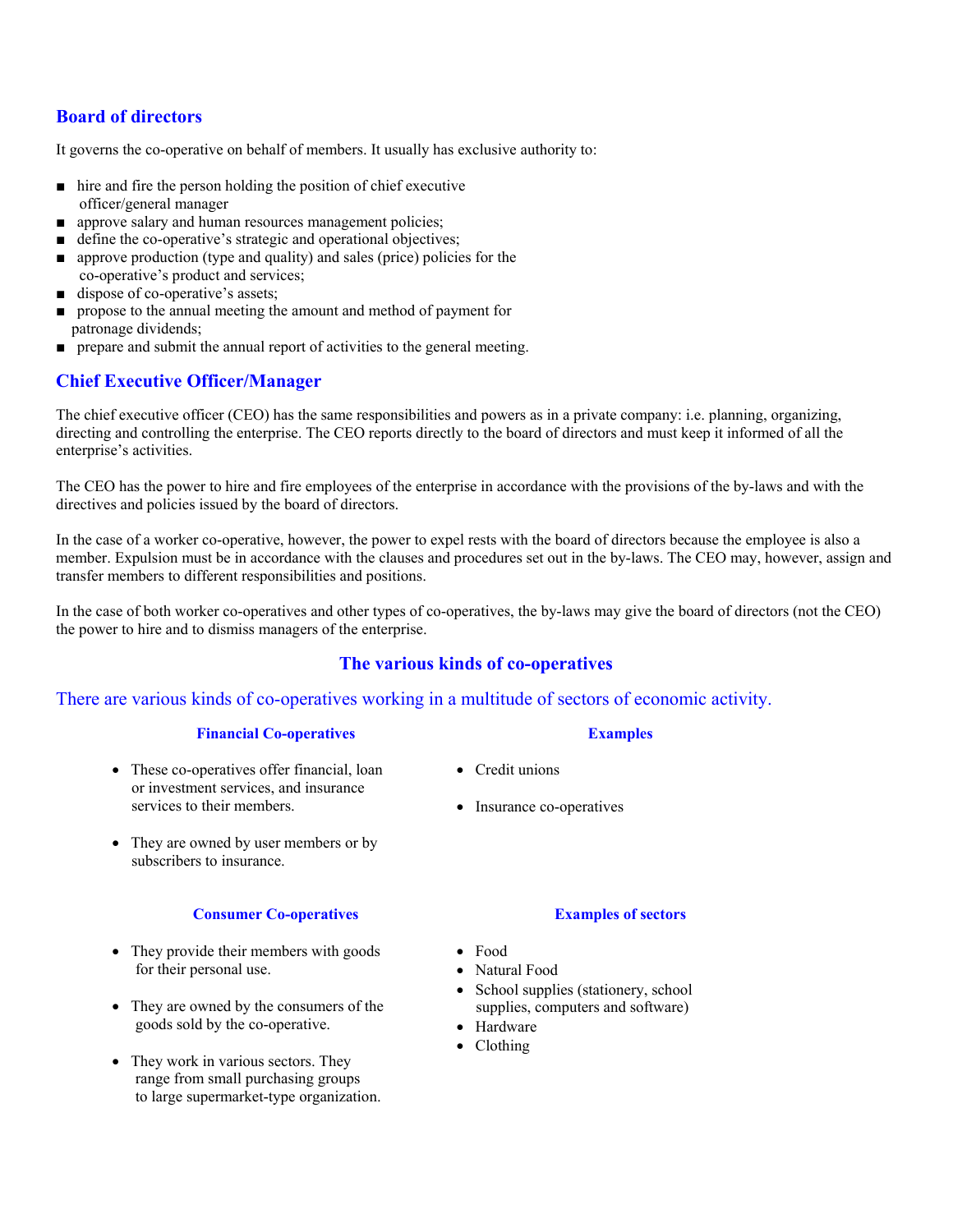#### **Service Co-operatives**

- They provide services to their members (individuals or corporations).
- They are owned by the users of the services.
- They can range in size form small day care centers to large housing co-operatives.
- They can represent an interesting alternative to public services delivery.

#### **Producer co-operatives**

- Some co-operatives market, or process and market, their members products and services directly.
- Others may also sell the input necessary to their members' economic activities (such as agricultural supply co-operatives).
- they are owned by members that purchase from them their inputs, or who deliver to them the products and services they market.

#### **Workers Co-operative**

- the purpose of these co-operatives is to provide their members with work by operating an enterprise. They may be found in all economic sectors.
- In a worker co-operative, the members, who are the collective owners, obtain jobs and control the management and administration of their enterprise.
- Employees can also form a co-operative for the purpose of acquiring voting shares of the corporation which employ them.

#### **Multi-Stakeholder Co-operatives**

• The membership of these co-operatives is made of different categories of members who share a common interest in the organization; i.e. clients, workers, investors, community organizations etc.

#### **Examples of services**

- Community development
- Electricity, natural gas
- Housing
- Day care centres and nurseries
- Funeral services
- Health care
	- Transportation and communication
- Tourism

#### **Examples of sectors**

- Agricultural processing marketing (fruits etc.)
- Farm supply
- Crafts
- Livestock and crops
- Taxi industry
- Fisheries

#### **Examples of sectors**

- Agri-food
- Natural food
- Arts and entertainment
- Manufacture and sale of clothing
- Communications and marketing
- Construction and renovation
- Education
- Forestry
- Printing and publishing
- Industrial production and manufacturing
- Ambulance services
- Business services
- Home nursing services
- Home care

#### **Examples of sectors**

- Home care services
- Health services
- Disabled business
- Community services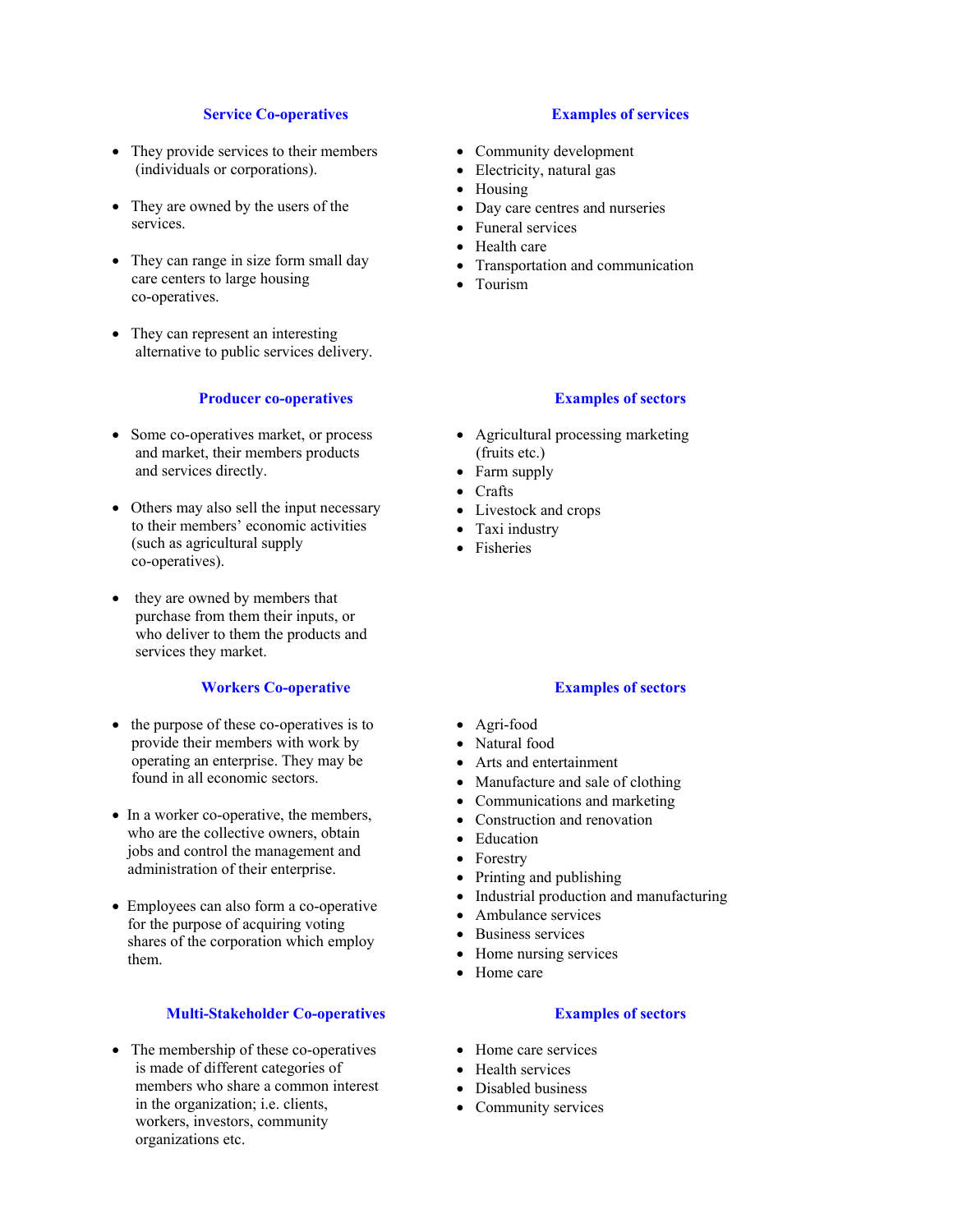# **Proposed Bahamas Co-operative Societies Act 2000**

#### **Note: THE NEW CO-OPERATIVE SOCIETIES ACT IS EXPECTED TO BE PROCLAIMED BEFORE THE END OF 2000 Enforcement of the co-operative legislation is the responsibility of the Department of Co-operative**

### **Capital structure of co-operatives**

The new Co-operative Societies Act recognizes co-operatives with different capital share structures:

- with member share capital, that is in which people must have coop shares to qualify as members
- a coop may issue qualifying and equity shares.
- with or without the power to issue investment shares, that is the co-operative can access capital from investors who expect a return on their investments and not membership status. Of course, members can also be investors.

### **Workers Co-operative**

The new Co-operative Society Act includes provisions for worker co-operatives:

• Workers co-operatives are co-operatives whose prime objective is to provide employment to its members and to operate an enterprise in which control rests with the members.

#### **How to incorporate/Register**

To apply for incorporation, at least 10 persons must send the Director, appointed under the Co-operative Societies Act, the following:

- By-laws
- Notice of Registered Office
- Notice of Directors
- A declaration signed by all the applicants that after incorporation the co-operative, a declaration signed by the all the applicants that the co-operative will be in compliance with either part 13 or 14 of the Bahamas Co-operative Society Act. Part 15 includes specific provisions applicable housing co-operative and Part 14 includes specific provisions applicable to worker co-operatives.
- The name must not be confusing with other names, including corporate names, and it must include the word "co-operative".
- The required registration fee.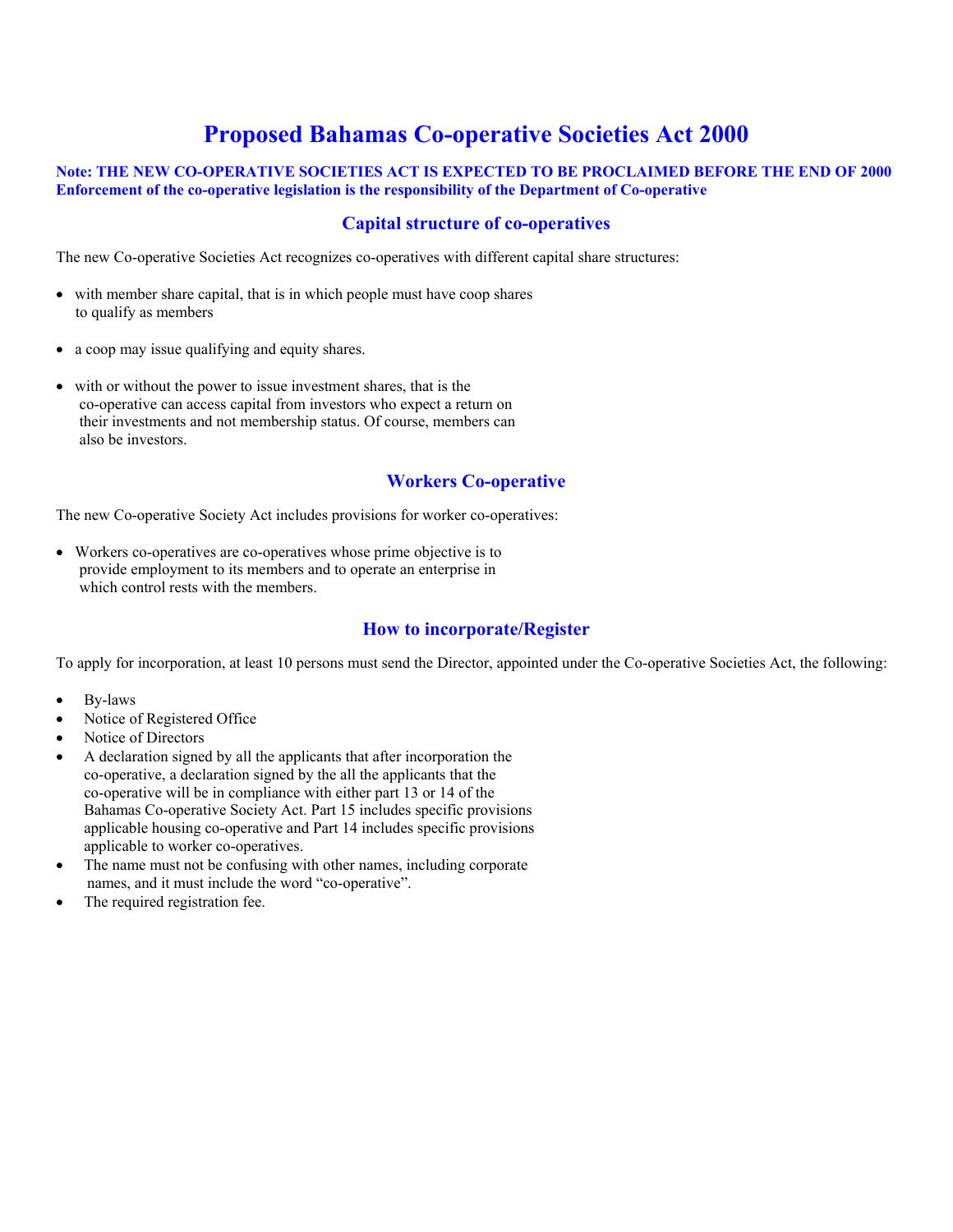# **Main features of by-laws**

#### **By-laws are required for a co-operative to operate. The by-laws address:**

- the qualifications and procedures for acceptance of members
- the rights and obligations of auxiliary members and conditions for their acceptance
- transfer or assignment of member's interest
- the selection, qualifications, term of office and removal of directors and members of committees of directors
- the distribution of any surplus earnings
- the definition of the agent relationship if the co-operative can act as an agent for its members
- the conditions on which membership is terminated whether by voluntary or involuntary
- the way in which votes must be held if the co-operative wishes to hold electronic meetings (New Act)
- the representation of members by delegates, if any, who may be represented, and powers, duties, selection, voting rights and procedures for the removal of delegates etc.
- the referral of disputes between a member and the co-operative to a process of dispute resolution
- any other matter that the members consider necessary or desirable

You may obtain additional information to assist you in applying for incorporation/registration and drawing up by-laws by contacting the Department of Co-operative Development, Ministry of Agriculture, Commerce and Industry, East Bay Street, P O BOX N-3028, Nassau, Bahamas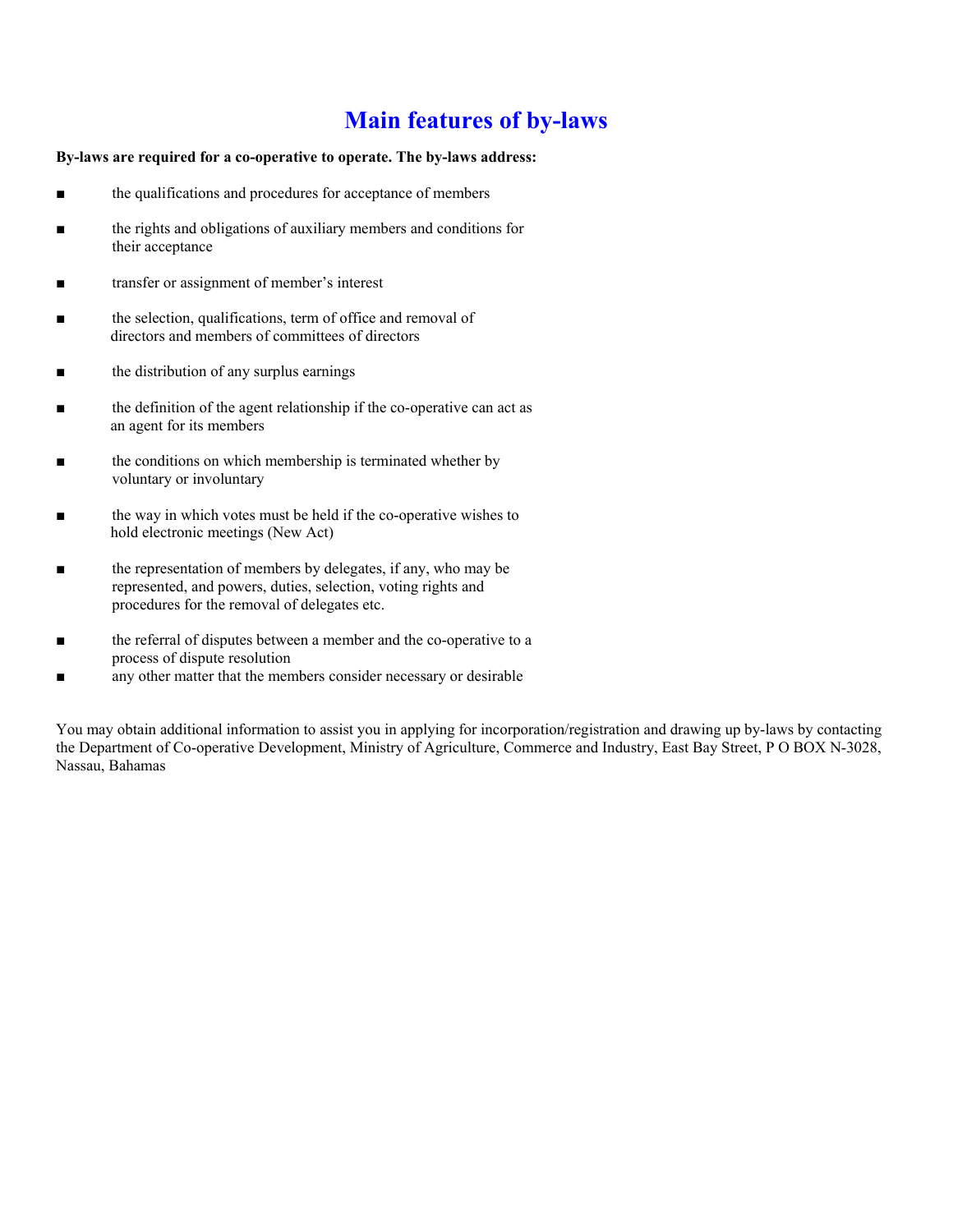# **The 7 steps in forming a co-operative**

### **Phase I – develop the co-operative business idea**

#### → **Step 1:Assemble a group of interested people**

- Identify the needs to be met:
	- unavailability or instability of work,
	- unavailability of certain products and services,
	- poor quality of certain products and services,
	- products and services overpriced,
	- market development.

■ Identify professional assistance needed to launch the business:

- legal consultant.
- co-operative development consultant,
- feasibility study, business plan and financial consultant,
- accounting consultant,
- other,

#### → **Step 2: Conduct a feasibility study**

- Conduct a preliminary market review
- Identify available technical and financial assistance
- Assess receptiveness to the co-operative business in the local community
- Evaluate if the co-operative is the best legal framework to use or if

The kind of co-operative selected is the most suitable

- Define the intended benefits of the co-operative for members, (eg. Quality, price) and characteristics:
	- products and services offered (consumers' co-operative)
	- or products and services marketed (producers' co operative)
	- or salaries and working conditions (workers' co-operative) Evaluate the project's potential to attract the minimum number of members required

If this study is not conclusive, the group should reevaluate its business idea. If this study shows that the planned co-operative is feasible, the group can proceed to the second phase.

# **Phase II – Coordinate the pre-co-operative's activities**

#### → **Step 3: Hold an organizing meeting** → **Step 4: Conduct a viability study**

■ Choose the corporate name of the co-operative, the local of its head Office

- Define the co-operative's mission (objectives, purpose) Define the strategic objectives
- Elect a temporary board of directors and secretary to the board
- Officially submit an application for incorporation as a cooperative from the registration for co-operatives.

- Obtain financing for the viability study from such sources as:
- internal financing by the members
- special grant
- and/or negotiate a technical assistance or business start-up

agreement with a specialized organization.

- 
- Evaluate the various strategic scenarios, production costs, and
	- human, material and financial resources necessary
- Evaluate the various start-up financing scenarios
- Do a preliminary projection of budgeted statements and of a cash budget (revenues and expenditures, investments by members in share capital, partners, credit union or bank loans, grants).

**If this study concludes that, although the planned co-operative looks feasible it would not be financially viable, the group should consider terminating the project.** 

**If the study shows that the new co-operative will be financially viable, the group can proceed to the third phase.**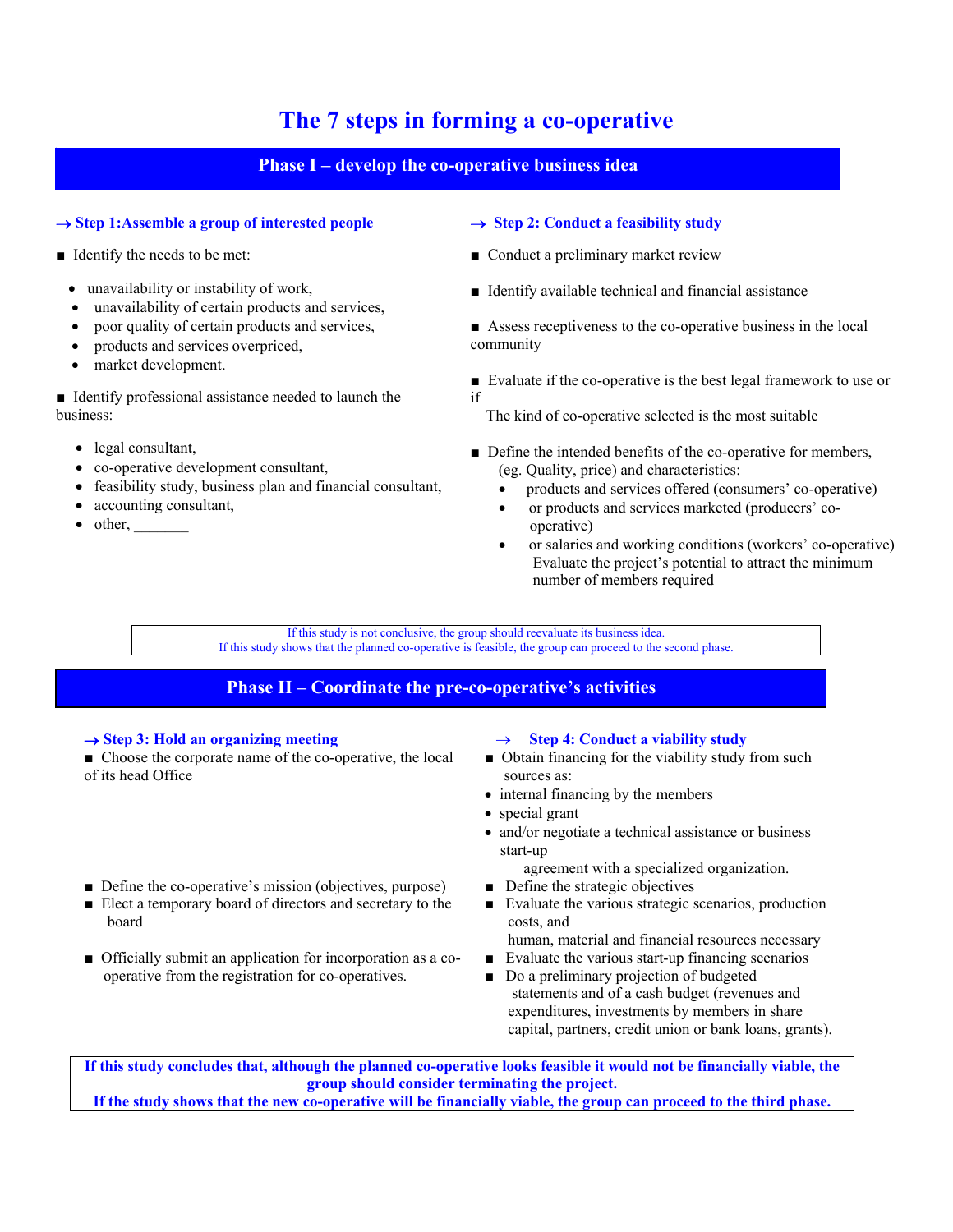#### **Phase III – Organize and start up the co-operative**

- Set up ad hoc committees to distribute the workload among the members of the temporary board of directors. For example:
	- planning committee
	- training committee
	- committee to draft by-laws

#### $\rightarrow$  Step 5: Organize the association

- Decide on the association's structure and define the various categories of members, if necessary (consumers, suppliers, workers)
- Determine the roles and responsibilities of the various democratic bodies (general meeting, board of directors, committees)
- Establish the articles and by-laws
- Recruit members
- Organize and offer a program to train members in the administration and management of a co-operative, the chairing and running of annual meeting (eg. "parliamentary procedure") the operation of a committee of board.

#### $\rightarrow$  **Step 6: Organize the enterprise**

- $\rightarrow$  **Step 6.A: Plan the operation of the enterprise**
- Draw up an organization chart of the enterprise
- Do the operational planning for the first year of activities
- Negotiate contracts for the supply of necessary products and services (inputs) and, as required, sales or marketing contracts (depending on the kind of co operative and the nature of the enterprise)
- Devise and implement an ad hoc accounting system
- Define the duties and responsibilities of each position
- Develop a salary policy
- Select and recruit the person to occupy the position of chief executive officer/general manager

#### $\rightarrow$  **Step 6.B Plan and organize the enterprise's start-up financing**

- Determine the value of the membership share to become a member (for example, \$10 or \$50)
- Evaluate the value of the share capital on start-up and during the first three years of operation (in terms of the expected growth in the number of members)
- Prepare the preferred share by-laws (if applicable)
- Draw up the overall financing plan for the first three years of operation
- Draw up the business plan
- Negotiate the capital contribution of external financial partners (if necessary); venture capital corporations, private funds, credit union investment programs
- Apply for a government start-up (if they are available and if required)
- Negotiate medium term credit union or bank loans and a line of credit
- Æ **Step 6. C: Recruit and train the enterprise's staff**
- Select and recruit employees (responsibility of chief executive officer, except in the case of a worker co operative where recruitment decisions are usually made collectively)
- Organize and offer a staff training program
- Organize and offer a co-operative training program
- Æ **Step 6. D: Ensure the legality of the enterprise's operations**
- Take care of the legal formalities and obtain the legal authorization necessary to start up the enterprise's activities:
	- submission for registration by Director of Cooperative Development
	- co-operatives may also have to register with, or licensed by, other legislation or departments
- $\rightarrow$  **Step 7: Hold the initial general meeting**
- Adopt the by-laws
- Adopt the business plan
- Approve the co-operative's membership in a sectoral federation or an inter-sector inter-co-operative organization
- Appoint an external auditor
- Elect the members of the board of directors, and of any other committees (if the general meeting has the power to do this)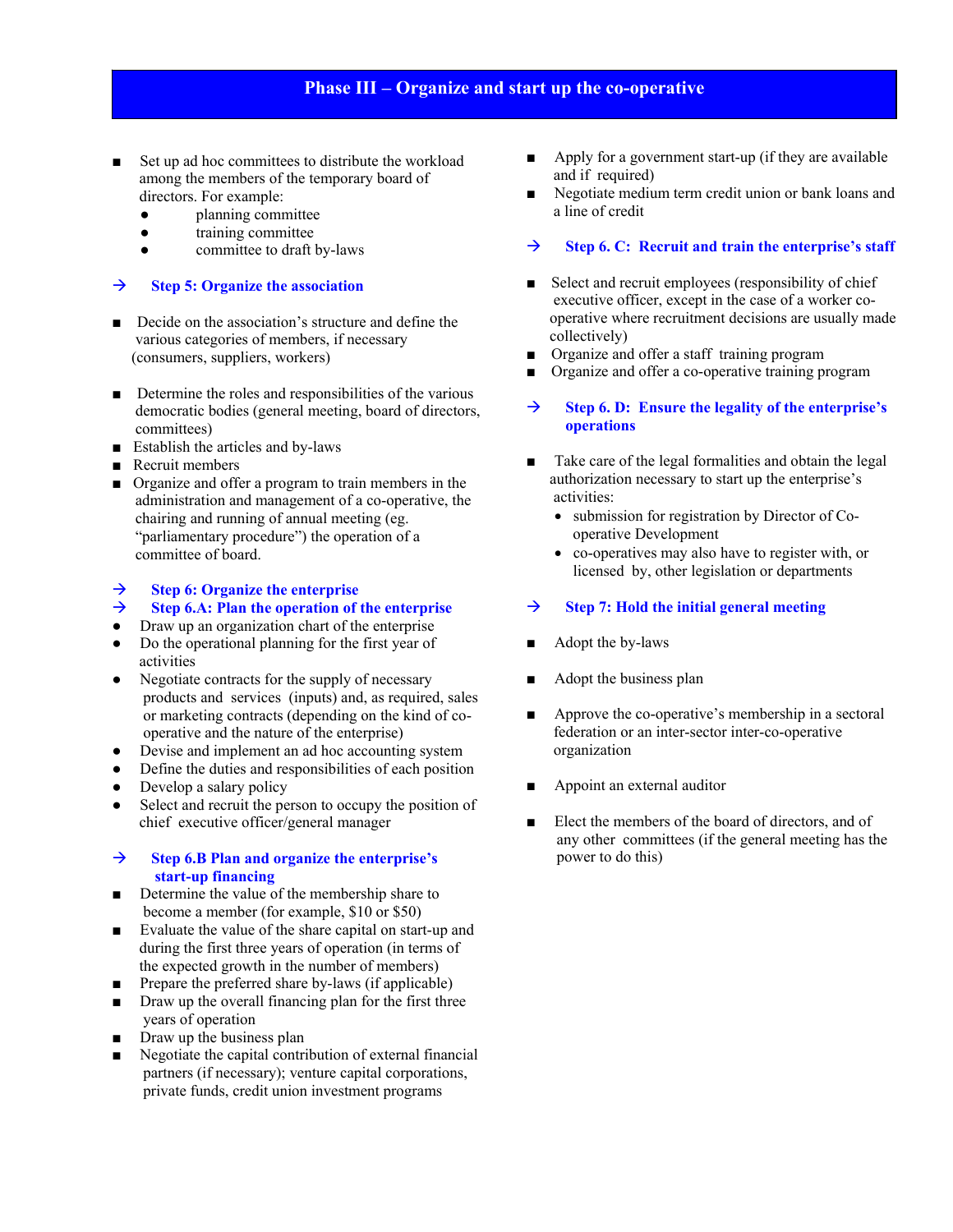# **Drawing up the business plan of a new co-operative**

#### **A work tool**

A business plan is a document providing a complete description of the co-operative enterprise you wish to form. It describes in detail the products or services that will be produced or sold, the organization of work and the management approach, the results of the market study and the marketing plan, the characteristics of the paid and unpaid human capital (the members), equipment and material needed, financing requirements and the financing plan. The business plan is a work tool. It serves two purposes:

● To facilitate the acquisition of external capital, credit union/bank loan or grants. It must explain to the person or organization from who financial support is sought why they should invest in the enterprise you are proposing, the seriousness of that enterprise, and your team's ability to launch and develop it successfully.

#### **Attachments to Business Plan:**

- Articles of Incorporation of the co-operative
- By-laws
- Data from the market study
- Summary of the curriculum vitae of the main people in charge and a list of members
- Letters of support, intention to buy or sell, etc.
- Any other relevant information that may shed more light on the nature of your operations, equipment needed, manufacturing methods and procedures, etc.

● To facilitate control of the process of launching and developing the new co-operative.

It will be the means by which you monitor the new cooperative's results and follow-up on its activities.

It must be written in clear and straightforward language. It must be relatively brief (no more than about thirty pages, plus appendices). The people who will have to consult it before deciding whether or not to invest in your co-operative, loan it money, or give it a grant often have no time to waste. They have to be able to understand your plan and the exact nature of what you are requesting very quickly.